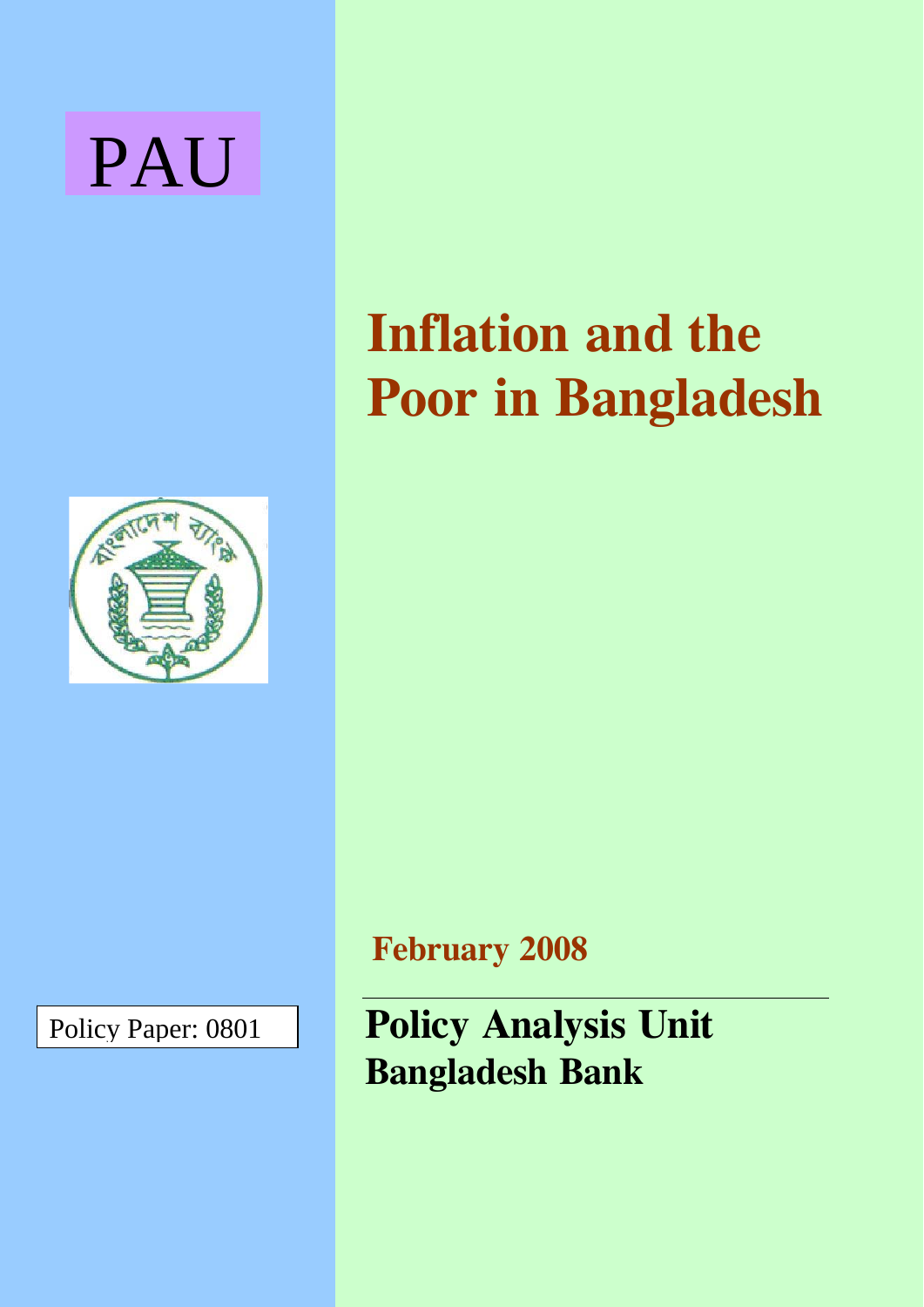# **Inflation and the Poor in Bangladesh\***

## **1. Background**

In Bangladesh, development challenges are such that the macroeconomic framework needs to ensure both reasonable macroeconomic stability and rapid economic growth necessary to achieve the MDGs and other development goals. For this, it is important to pursue a fiscal policy that fosters rising public and private investments and increases public revenues; an exchange rate policy that promotes export competitiveness and currency stability; and a monetary policy that supports price stability along with economic growth and export promotion.

In recent years, the Bangladesh economy has experienced a rising rate of inflation that poses a major threat to maintaining macroeconomic stability. This has also raised an alarm across all sections of the population relating to the adverse impact of inflation on the economy, especially its negative welfare consequences on different socioeconomic groups particularly on the poor and vulnerable groups. This note analyzes the major characteristics of the current inflationary episode in the economy along with its probable impact on different population groups and draws some policy implications.

#### **2. Recent inflationary trend and its important characteristics**

After experiencing a low rate of CPI inflation at an average rate of less than 2.5 percent during FY01-FY02, the inflation rate increased to 4.4 percent in FY03 and continued with its rising trend to reach 7.2 percent in FY07 (Figure 1). Recent statistics show that the 12 month average inflation rate has further risen to 9.1 percent in December 2007.



<sup>\*</sup> This note has been prepared by Mustafa K. Mujeri, Chief Economist, Bangladesh Bank. The views expressed in the note are the author's own and do not necessarily reflect the views of Bangladesh Bank.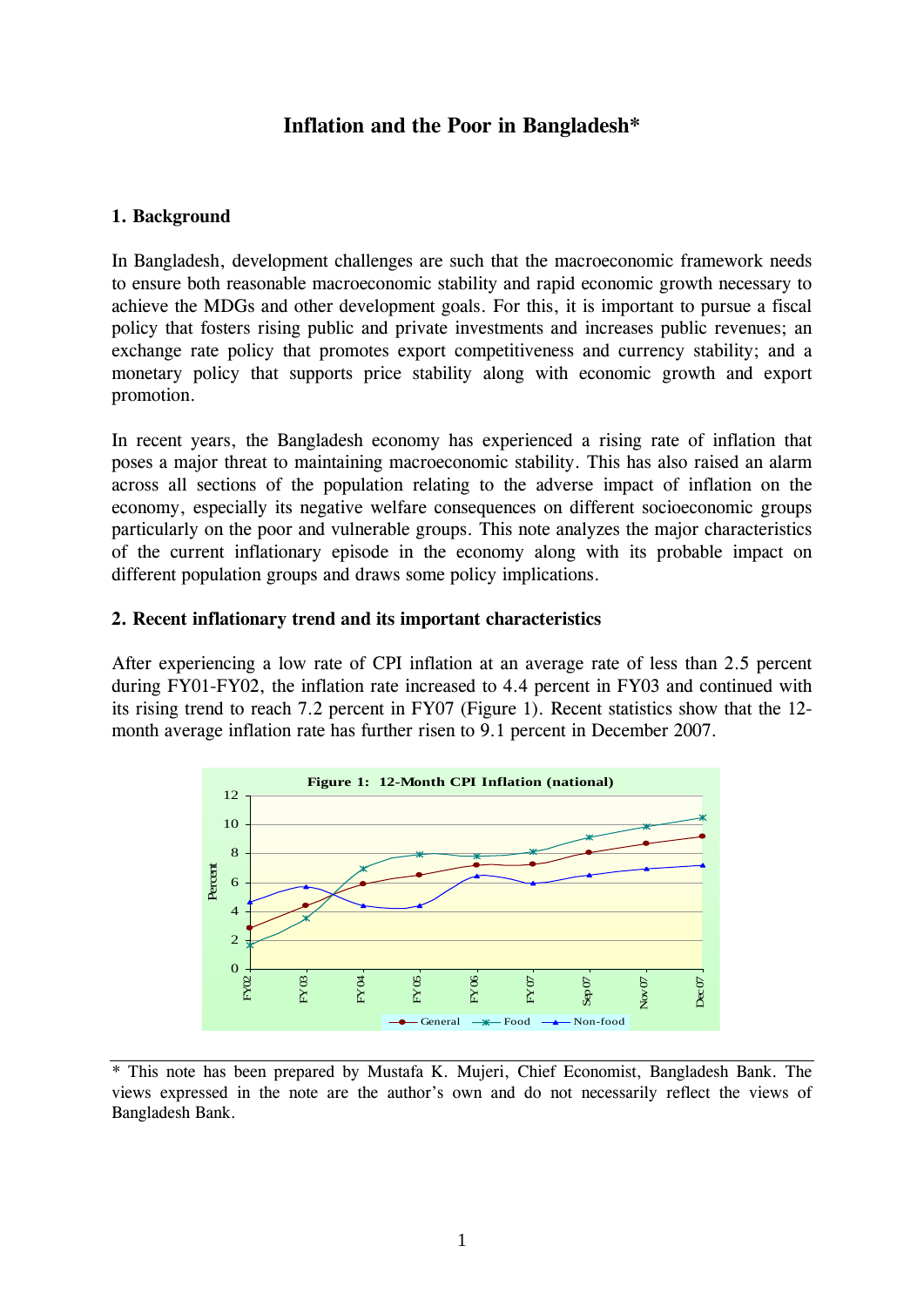One significant characteristic of the current inflationary trend is the rising gap between food and nonfood inflation. While the average food inflation was 1.5 percent compared with the nonfood inflation rate of 3.8 percent in FY01-FY02, food inflation reached 8.1 percent outstripping the nonfood inflation rate of 5.9 percent in FY07. The gap between 12-month average food and nonfood inflation rates has further increased in recent months, reaching 10.5 percent for food and 7.1 percent for nonfood inflation in December 2007 (Figure 1).



Another important characteristic of the inflation rate, which is likely to have significant distributional implications on different population groups, is its difference in terms of rural and urban areas (Figures 2 and 3). During FY01-FY02, average inflation rates in rural and urban areas were very similar: 2.3 percent in rural areas and 2.4 percent in urban areas. During the period, the difference between food and nonfood inflation was, however, more pronounced and had contrasting values in rural and urban areas. The average food inflation was 1.3 percent in rural areas while the same was 2.0 percent in urban areas; while, in the case of nonfood inflation, the rates were 4.2 percent in rural areas and 2.9 percent in urban areas. In FY07, the average food inflation was 7.9 percent in rural areas compared with 8.5 percent in urban areas. In the case of nonfood category, rural areas experienced an inflation rate of 6.1 percent in FY07 while the rate was 5.3 percent in urban areas. In December 2007, 12-month average food inflation was 10.1 percent in rural areas and 11.3 percent in urban areas; while the nonfood inflation rates were 7.4 percent and 6.4 percent in rural and urban areas respectively. This shows that, in general, the urban people has been facing a higher rate of food inflation relative to the rural population while the picture is opposite in the case of nonfood inflation.

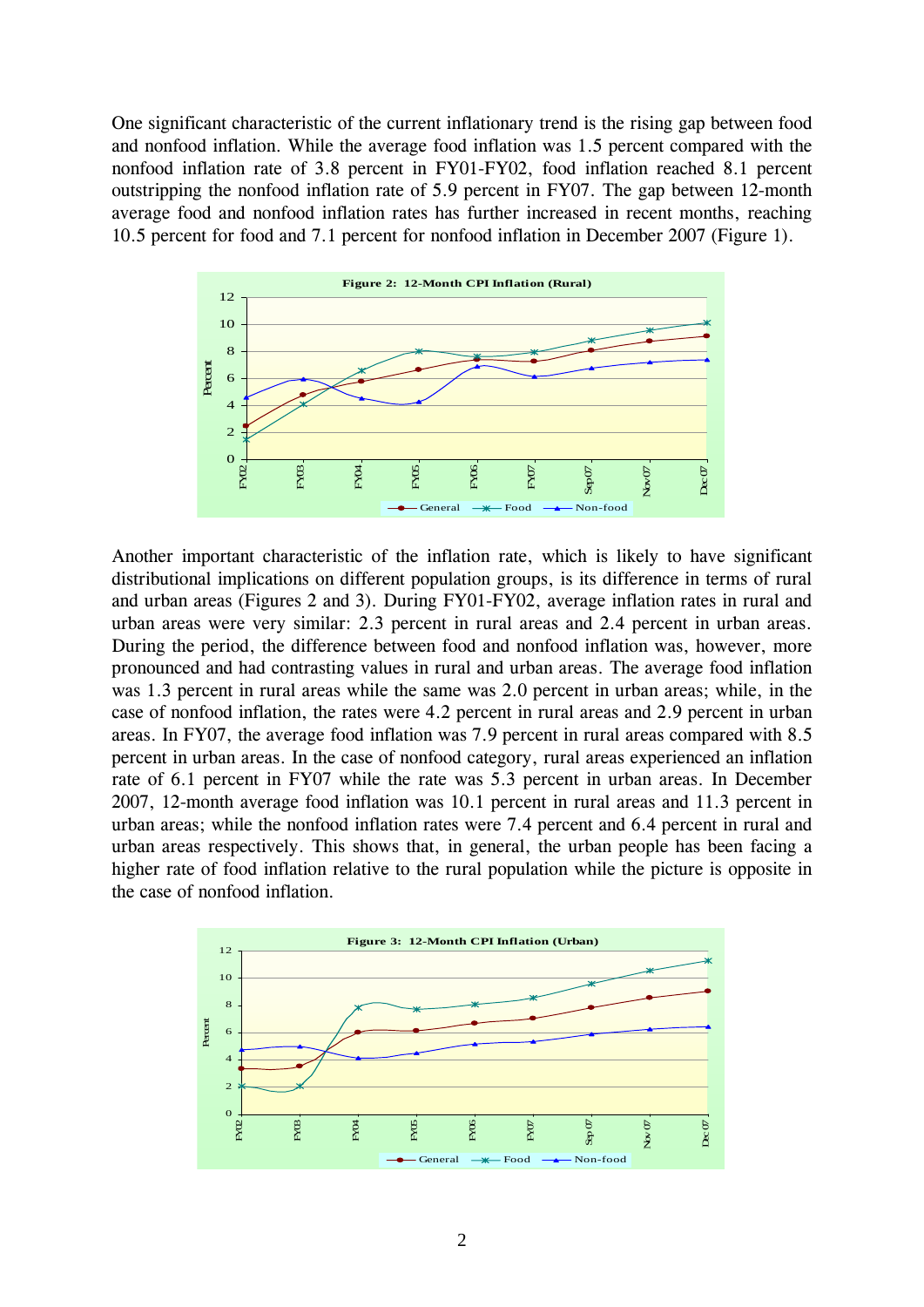In terms of different commodity groups in the nonfood bundle, the costs of several items such as housing, household items, and medical care and health services have shown more rapid increase in the recent period, especially in the rural areas. In addition to the possible squeeze in expenditure on basic nonfood items resulting from high food inflation, such price movements can have significant adverse implications not only on the current quality of life and human welfare but also on future human development, especially of the poor.

#### **3. Some implications of rising inflation**

1

 Despite the claim by the traditional theory that there is a trade off between inflation and growth (alternatively between inflation and unemployment) and inflation control is the most important objective of monetary policy, recent evidence shows that such relationships are somewhat elusive and unstable. It is also emphasized that even if such relationship exists, it is more likely to be non-linear and the desired rate of inflation can change in space and over time. The conclusion is that even though high inflation can harm the poor, low inflation can also have similar results. $<sup>1</sup>$  $<sup>1</sup>$  $<sup>1</sup>$ </sup>

In Bangladesh, it is important to recognize the costs of inflation for the poor in terms of both macroeconomic and distributive costs, such as level and distribution of income and the costs for the poor of inflation stabilization policies in terms of growth and employment. The traditional claim is that inflation is especially costly for the poor, since their purchasing power is eroded especially for those groups whose earnings are fixed in nominal terms, their assets are devalued more as they hold a larger share of their assets in liquid form compared with the non-poor, and it is difficult for the poor to hedge against inflation due to their limited access to the financial system.

In Bangladesh, these losses are probably true but this does not give the full picture. *First,* if the real wage falls due to inflation, employment should rise and employment effect of inflation could outweigh the real wage effect on poverty especially since the inflation (real wage) elasticity of poverty is likely to be less than the output (employment) elasticity of poverty. [2](#page-3-1) *Second,* many poor people, especially the extreme poor in rural areas, are relatively less exposed to the monetary economy than the urban population. It may be argued that although inflation erodes the poor's wage income, the confiscation of their savings in not specially serious as they hold little cash. *Third,* the poor are often net debtors, and inflation possibly reduces their debt burden. *Fourth,* since the relative price of food is increasing through inflation in Bangladesh, at least some of the poor who are net food producers might be benefiting. However, inflation makes net purchasers of food among the poor as well as the middle class especially those having fixed incomes in monetary terms vulnerable because the middle class is highly dependent on monetary

<span id="page-3-0"></span><sup>&</sup>lt;sup>1</sup> See, for instance, Bruno, M. "Does Inflation Really Lower Growth?" *Finance and Development*, 32(3), 1995; Bruno, M. and W. Easterly, "Inflation and Growth: In Search of a Stable Relationship", *Federal Reserve Bank of St. Louis Review,* May-June 1996; Pollin, R. and A. Zhu, *Inflation and Economic Growth: A Cross-Country Non-Linear Analysis,* PERI Working Papers Series No. 109, Department of Economics, University of Massachusetts, Amherst, 2005.

<span id="page-3-1"></span><sup>&</sup>lt;sup>2</sup> One study by Garuda using pooled cross section data for 85 countries reports that the inflation elasticity of the poor's income is 0.03 in contrast with an output elasticity of 0.94. See, G. Garuda, "The Distributional Effects of IMF Programs: A Cross-Country Analysis", *World Development,* 28, 2000.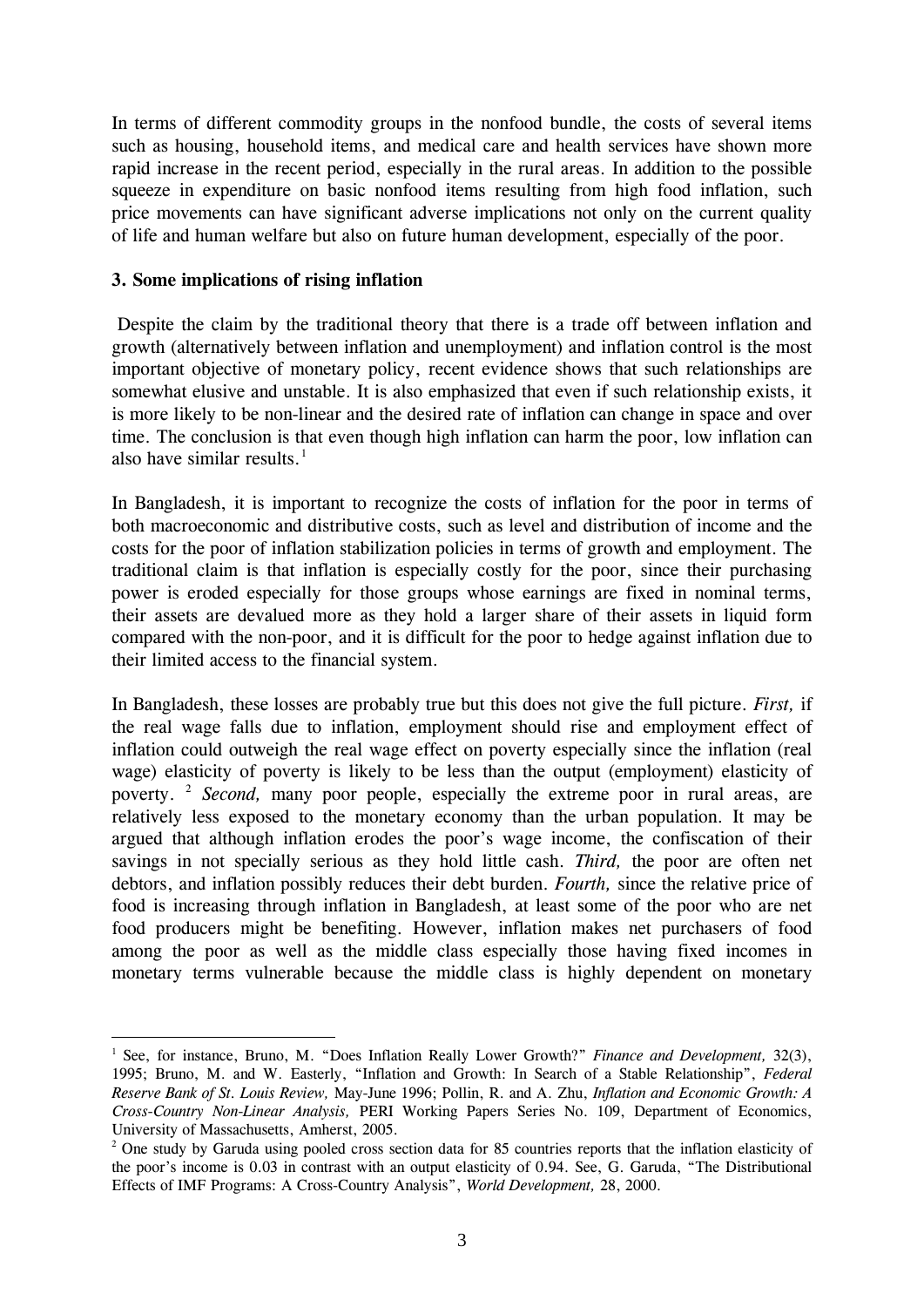exchanges, has little surplus cash, and does not have much access to own produced basic goods.

*Expenditure pattern and inflationary implications:* The distribution pattern of consumption expenditure for food and nonfood items in rural and urban areas in 2005 shows the overwhelming dominance of food items. The average share of food items is 58.6 percent in rural areas; while the share is  $45.2$  percent in urban areas.<sup>[3](#page-4-0)</sup> These shares of food items, moreover, remain at high levels across different decile groups; declining slowly from 68.3 percent for the bottom 5 percent to 61.7 percent for the  $8<sup>th</sup>$  decile in rural areas; and from 66.7 percent for the bottom 5 percent to 51.0 percent for the  $7<sup>th</sup>$  decile in urban areas. Moreover, the share of cereals (mostly rice) in total food expenditure is high; 42.3 percent in rural areas and 31.3 percent in urban areas. The above shows that, although current trend shows lower food inflation in the rural areas compared with the same in the urban areas, the impact of food price inflation on the rural people could be significant in view of the high weights of food items in their consumption basket. Moreover, the burden increases for the lower income groups as these groups spend a larger share of their budget on food.

*Benefit of increasing food prices:* The welfare gain (or loss) of different income groups, especially the producers of food crops, resulting from increasing food prices is a contentious issue in Bangladesh. The majority of the farmers in the country are rice producers and their welfare, no doubt, is significantly determined by returns to rice production. Moreover, the variability of returns from crop production is high, especially in the *aus* and *aman* seasons, mainly due to frequent incidence of floods and other natural disasters (such as two consecutive floods in July-September 2007 and the cyclone in November 2007). Similarly, production in the *boro* season critically depends on timely and uninterrupted availability of required quantity of fertilizer, diesel, electricity, high quality seeds, agricultural credit, and other inputs by the farmers. In this context, it is also important to highlight that the overwhelming majority of the farmers in Bangladesh belong to small and marginal category who own and operate small pieces of land. In 2005, about 90.5 percent of the rural households had owned land of less than 2.5 acres; while 72.9 percent had less than 1.0 acre. The distribution of operated land is also very similar: 90.3 percent operate less than 2.5 acres and the operated land for 71.2 percent is less than 1.0 acre. This shows that the vast majority of the crop producers in Bangladesh, including the rice producers, are small and marginal farmers and they mostly constitute net purchasers of food items, especially rice.

In recent years, prices of food commodities, especially that of rice, have been increasing in the country. The average retail price of fine quality rice in Dhaka city rose by 41 percent in December 2007 over its average value in FY07; while the increase in the case of coarse rice over the same period was by 33 percent. The prices of other essential food commodities experienced similar increases. In the rural areas, retail prices of rice and other major food commodities have also shown similar trends.

The average price of rice at the producers' level, however, increased at a slower rate; by less than 12 percent between January 2005 and July 2007, with little fluctuations around the

<span id="page-4-0"></span><sup>1</sup> 3 Similar shares were 59.3 percent in rural areas and 44.6 percent in urban areas in 2000. See, *Report of the Household Income and Expenditure Survey 2005,* BBS, 2007.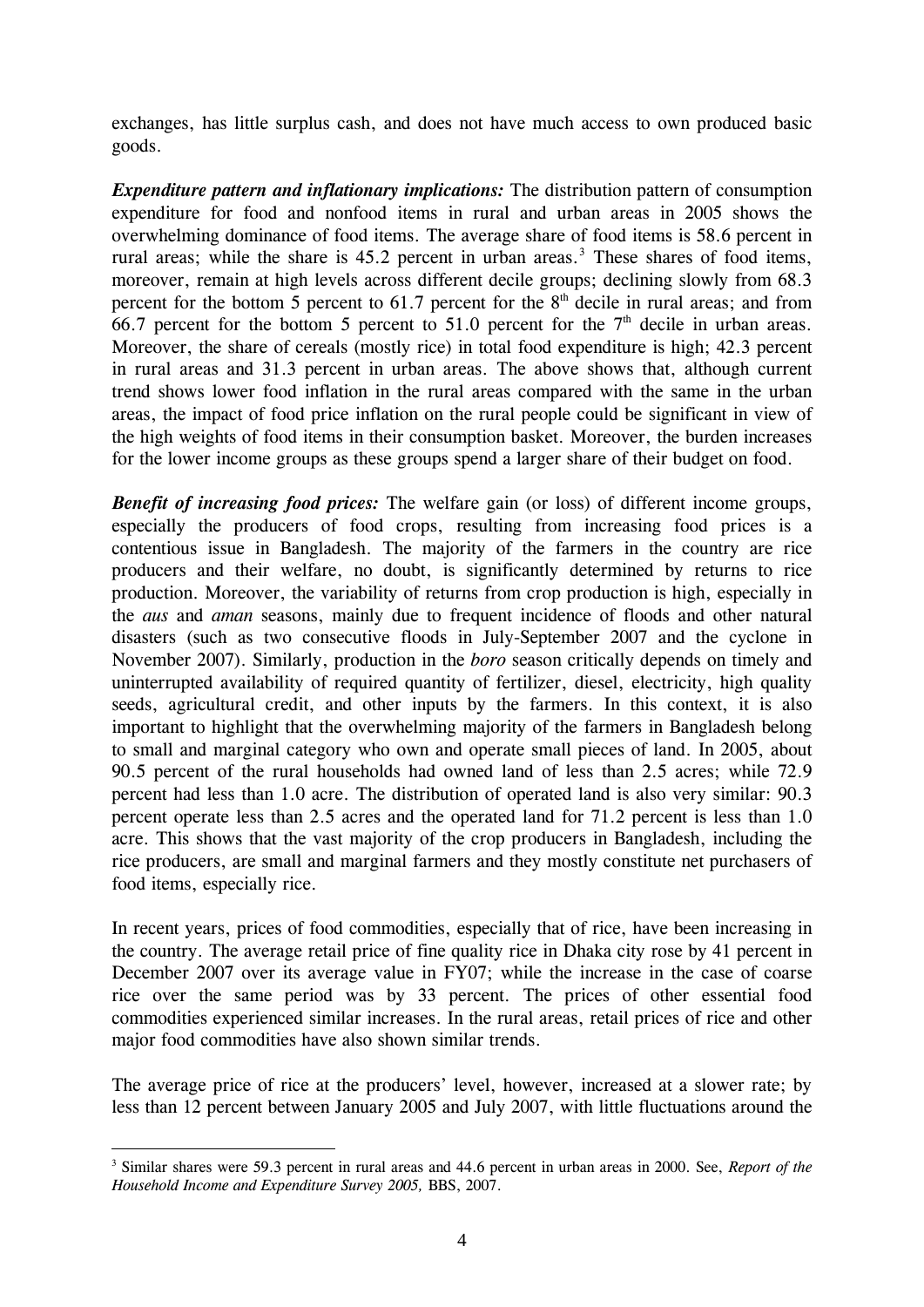modestly rising trend. On the other hand, producers' prices of other major agricultural commodities, especially seasonal products and vegetables, showed increasing but more fluctuating price movements.

The increase in the market price of rice is likely to have different implications on various population groups in the country. An analysis of the value chain of domestically produced rice in Bangladesh shows that, on average, around 44 percent of the unit price paid by the consumers is attributed to production and processing costs, 19 percent goes as margin to the producers, nearly 24 percent is appropriated by the millers and wholesalers, 12 percent goes to the retailers, and less than 1 percent goes to local traders. In the case of imported rice, import cost accounts for 85 percent, while 5 percent is retained as margin by the importers, and less than 10 percent goes as wholesale and retail margins (Table 1).

|                       |                                  | (percent of unit price)                 |               |
|-----------------------|----------------------------------|-----------------------------------------|---------------|
| Production/marketing  | Participating agents/activities  | Percent of unit price paid by consumers |               |
| stage                 |                                  |                                         |               |
|                       |                                  | Domestically produced rice              | Imported rice |
| Production/Import and | Production/processing and import |                                         |               |
| local marketing       | cost                             | 44.3                                    | 85.2          |
|                       | Producers/importers              | 19.2                                    | 5.3           |
|                       | Local traders/intermediaries     | 0.7                                     | $\cdots$      |
| Milling and trading   | Millers and wholesalers          | 23.6                                    | $\cdots$      |
|                       | Retailers                        | 12.2                                    | $9.5*$        |
| Total                 |                                  | 100                                     | 100           |

**Table 1: Value chain for domestically produced and imported rice in Bangladesh** 

\*Includes both wholesale and retail margins. Source: CPD

The above shows that, on average, less than a fifth of the price paid by the consumers accrues to the domestic rice farmers as margin. The important point, however, is that the above margin goes to the producers only on the price at which they actually transact in the market. Since the vast majority of the rice producers in the country belong to small and marginal farmer groups, most of them have little, if any, marketable surplus. Moreover, they usually sell the surplus immediately after the harvest to meet other pressing needs; and even if they do not have any surplus, they usually sell a part of their production to meet such demands and purchase rice later on presumably at higher prices. This shows that the benefit of higher rice prices can accrue to the majority of the rice farmers only if rice prices are high in the harvesting seasons; while any subsequent increase in rice prices in the retail market mostly benefits the millers, wholesalers, and the retailers.

In this context, it is also important to note that, since more than 90 percent of the farmers including the rice cultivators, belong to the small and marginal category; the vast majority of the rural people including the landless rural laborers and other disadvantaged groups are net purchasers of rice in the country. In the urban areas, the share of households who belong to the net purchasers of rice category and is dependent on the market is likely to be higher. The above shows that any price increase of domestically produced rice could bring benefit to the majority of the rice growers through providing a share of higher prices to them only when reasonable and competitive rice prices are maintained after harvest. The gain resulting from any subsequent rise in rice prices in the retail market largely accrues to the millers, stock holders, other dealers, and probably a few large rice producers without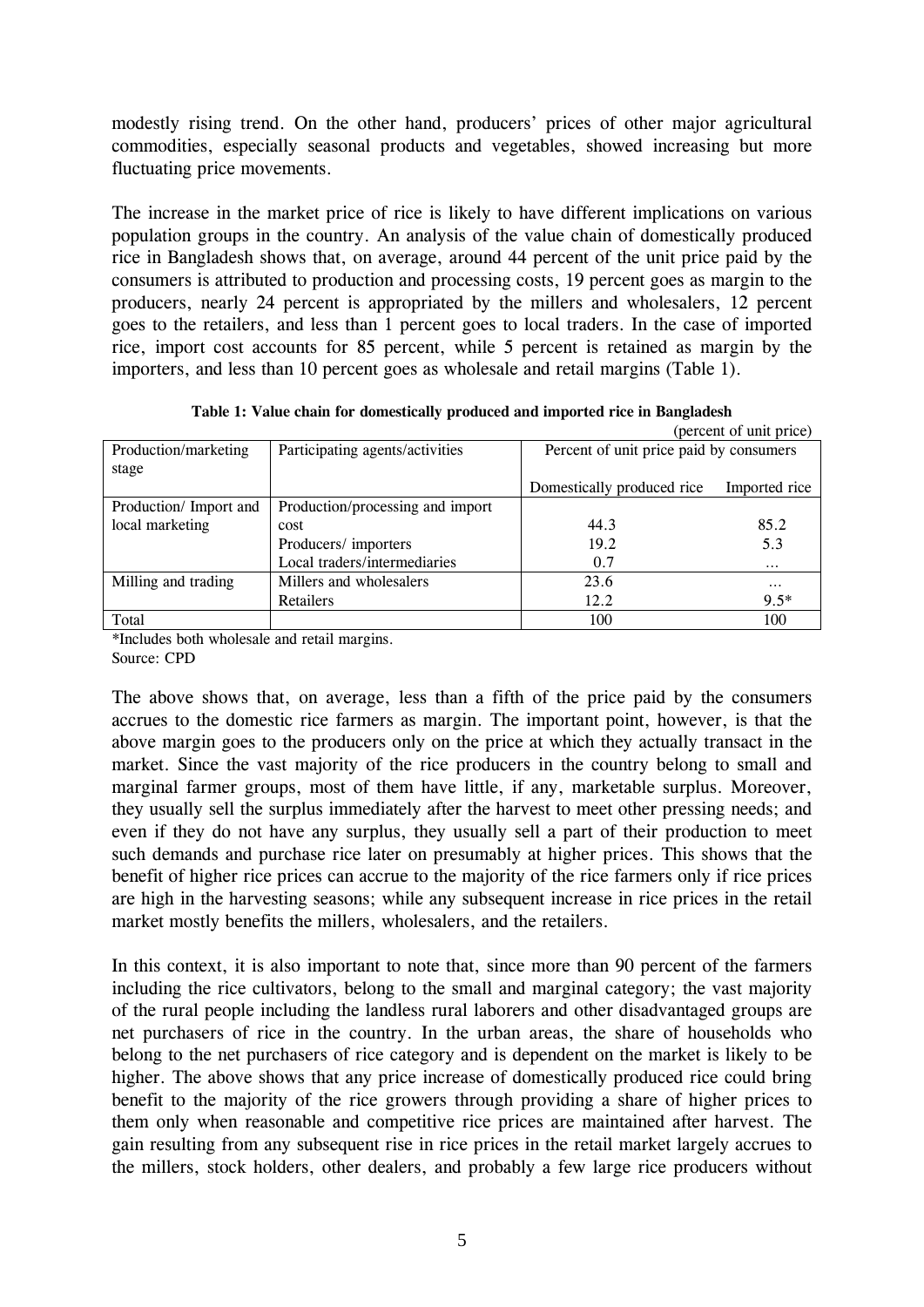much benefit to the majority of the small rice producers who form the overwhelming majority. In the case of imported rice, the margin from higher retail prices is shared between the importers and the wholesalers and retailers. On the other hand, since the vast majority of the population in both rural and urban areas are net purchasers of rice, this large group especially the poor faces significant disadvantages and real income erosion when rice price increases.

The increase in prices of most other domestically produced food crops, especially vegetables, has strong seasonal dimensions. The prices of these commodities usually show wide fluctuations depending on market availability and temporary shortages and disruptions in the supply chain. While the major share of higher prices in the retail market is normally appropriated by the intermediaries, a small share probably percolates down to the producers facilitated by 'imperfect' adjustments in producers' prices in line with retail price changes. The producers, even the small ones, are able to derive the benefit mainly due to the practice of harvesting and selling in small lots over a period. The major impediment, however, is the weak market (including lengthy and often imperfect supply and transport networks) and its disjointed chain that create supply-demand mismatch at the local level leading to gluts in supply especially in the peak season and distress sells and wastages (this is especially true for bulk, low value, and perishable products) in the absence of preserving and processing facilities.

*Inflation and income adjustment of the poor:* One obvious consequence of inflation is the erosion of real income of the people resulting from the general increase in prices. The burden of income loss, however, differs across different income groups. No doubt, the household groups who are employed in the formal sector and whose salaries/wages are fixed in nominal terms and are re-fixed periodically are the worst sufferers. The same is true for those employees in the informal sector who have income fixed in nominal terms. In Bangladesh, a major concern, however, is the inflation-induced loss of real income of the poor.

While assessing the impact of inflation on the poor's income, it is important to keep in view that the poor is not a homogeneous group and they derive income from a variety of sources. The livelihood activities of the poor are diverse and their sources of household income are multiple, often involving subsistence and home-based production and participation in the low-remunerative activities in both formal and informal economy.<sup>[4](#page-6-0)</sup> The Household Income and Expenditure Survey (HIES) 2005 shows that, in the rural areas, the poor mostly consist of wage-labor based workers in agriculture and other nonfarm sectors, and other low-paid workers in production, services, and other activities. In the urban areas, the profile of the

1

<span id="page-6-0"></span><sup>4</sup> In terms of occupation, agricultural labor households have a high incidence of poverty as do non-agricultural casual and unskilled worker households. According to HIES 2000, in both rural and urban areas, the incidence of poverty is significantly high (75 percent and 67 percent respectively) for the households headed by casual wage laborers. Of the total number of the poor, 46 percent in the rural areas and 36 percent in the urban areas belong to this category. Households whose heads are self-employed in agriculture and nonagriculture sectors, account for 40 percent and 35 percent of the poor in rural and urban areas respectively. Of the remaining poor, salaried employment accounts for 6 percent in the rural areas and 20 percent in the urban areas, while 8 percent in the rural areas and 9 percent in the urban areas belong to unemployed/not working category. The income profile shows a high reliance on daily wage labor as the major source of income of the poor households. For the poorest 20 percent households, daily wage income provides nearly half of their total income.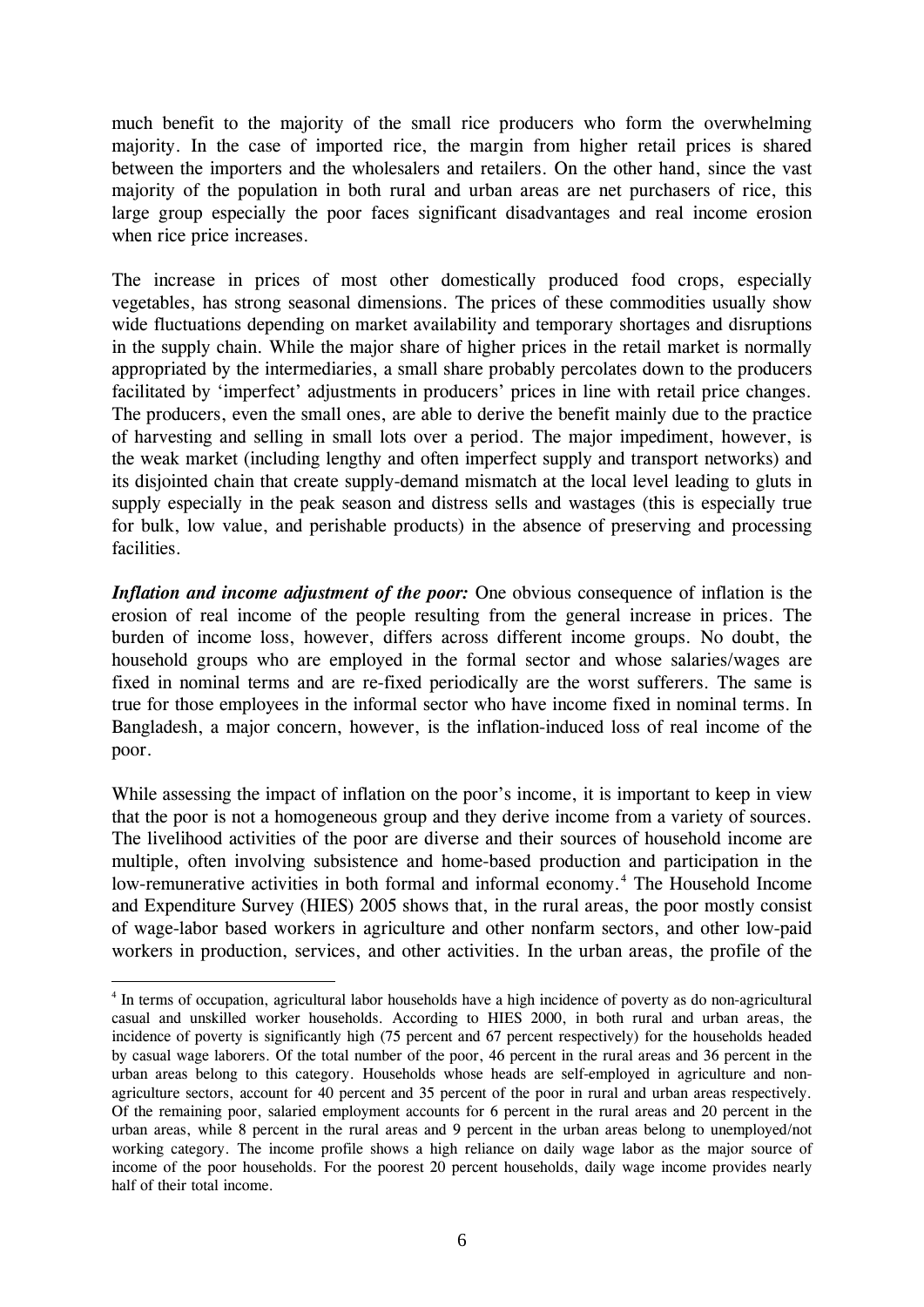poor is very similar with daily wage laborers forming the majority. This shows that, since labor is the only major asset of the poor, the return to labor is the major source of their income.

In the face of inflation, it is important therefore to examine whether the laborers are able to adjust the wage rate in order to make up, even if partially, for the loss in real income. In this note, we have examined the trend in daily wage of agricultural labor (Figure 4). In practice, daily wages of unskilled workers (which is relevant to the poor) in other sectors follow similar trends.





From the figure, it can be seen that the daily agricultural wage rate in real terms over the period from January 2005 to September 2007 has not declined, rather it has shown a slightly increasing trend. This shows that agricultural laborers, who constitute the largest poor group in the country, usually turn out successful in maintaining the level of their daily real wage almost unchanged through upward adjustment in the nominal wage rate without any substantial time lag.<sup>[5](#page-7-0)</sup> One factor that seems to facilitate such quick indexation of the nominal wage rate to inflation is the prevailing characteristics of the agricultural labor market that ensure flexibility and permit almost daily wage bargaining keeping in mind the reservation wage of a minimum quantity of the wage good (rice). A similar behavior may also be noticed in the informal labor markets that set the daily wage rates in construction, services, and other low-paid activities in which the poor are the major participants.

The evidence on income adjustment thus indicates that the poor day laborers in Bangladesh have some ability to at least partially revise their nominal wage income in a quick manner to compensate for the loss in real income due to inflation. This shows that nearly half of the poor in the rural areas and more than one-third in the urban areas can negotiate an upward adjustment in their major source of earning, the wage component of household income, in the face of inflation and therefore can somewhat protect themselves against the onslaught of inflation although the net welfare impact could go either way since they would probably

1

<span id="page-7-0"></span><sup>&</sup>lt;sup>5</sup> For instance, this is often made possible through the pursuit of the widely used practice of setting nominal wage rate in many locations keeping in view the price of rice in the local market. This not only protects the real income of the poor day laborers but also ensures the access to a minimum quantity of the wage good (rice).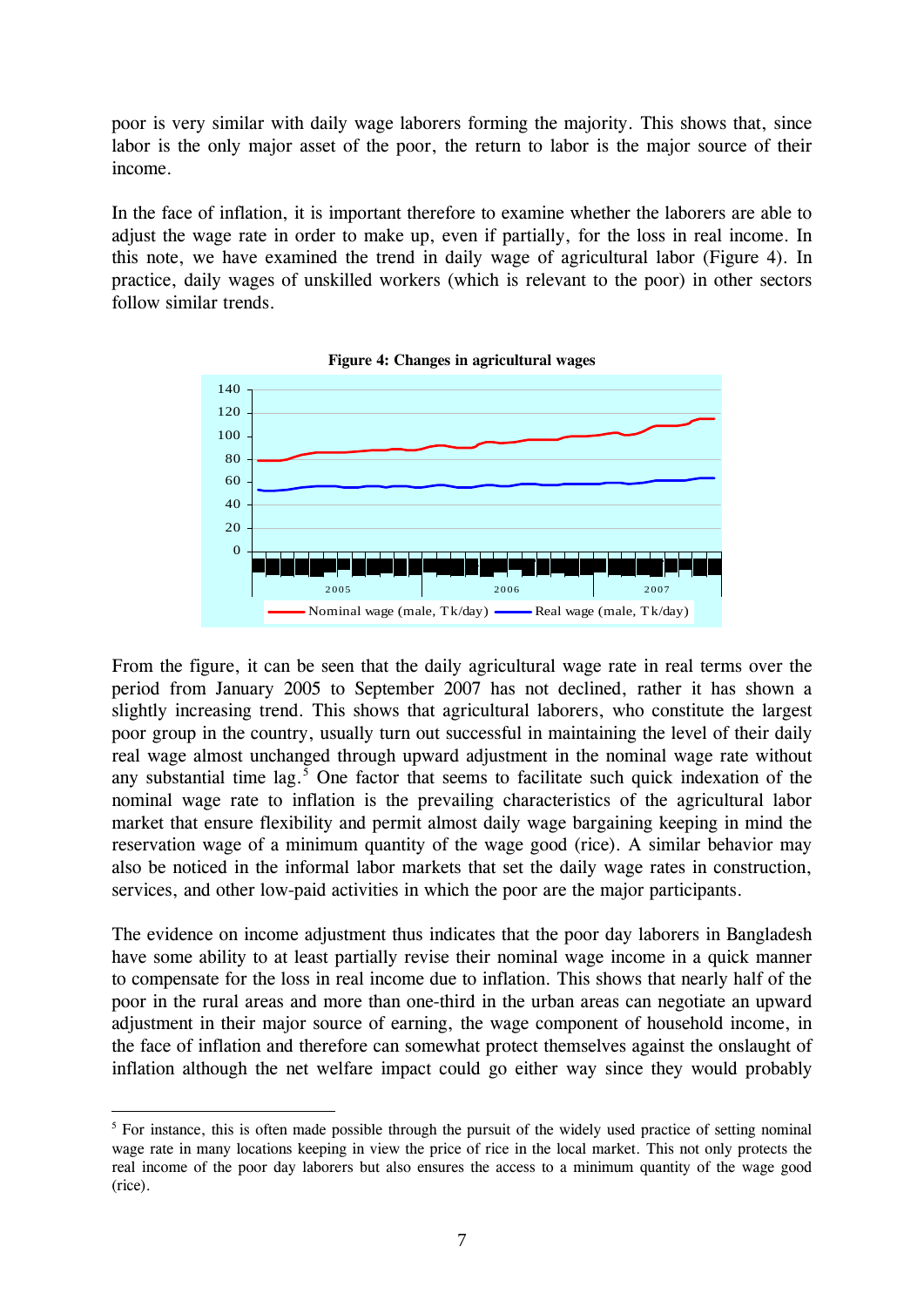receive higher prices for some of the commodities that they sale (e.g. household production items) while they would pay higher prices for many of their purchased goods. On the other hand, most of the components of income and expenditure of the poor households belonging to the self-employed category, who constitute more than one-third of the poor households in both rural and urban areas, are affected in diverse ways so that the net impact of inflation is difficult to predict a priori. The welfare of the salaried poor households, though constitute only around 5 percent of the rural poor households but around a fifth of urban poor households, are more likely to be negatively affected since their real income is eroded by rising inflation while they pay higher prices for purchased goods. The remaining major poor group comprising nearly 10 percent of the poor households in both rural and urban areas belongs to unemployed/not working category households and these households no doubt become extremely disadvantaged with rising inflation.

## **4. Conclusions and policy implications**

1

In Bangladesh, the persistent increase in the rate of inflation since FY03, especially the rise in food prices, seems to be the outcome of both supply and demand side factors. A recent study by the Policy Analysis Unit (PAU) of the Bangladesh Bank identifies several short and long term factors, including supply shortages of essential commodities due to disruptions in domestic production resulting from natural disasters and other factors; persistent rise in world market prices of food and other commodities that Bangladesh imports; high expected inflation; depreciation of the exchange rate; and others which contribute to generating inflationary pressure in the economy.<sup>[6](#page-8-0)</sup> The results highlight the importance of prudent supply management in a situation when the Bangladesh economy is becoming increasingly integrated into the global economy.

Under the present situation, it is important to pursue specific direct measures to dampen inflationary pressures in the economy resulting from supply shocks and other events; instead of putting the burden of keeping inflation at low levels on demand management policies alone. In view of recent developments, demand management policies may not succeed in bringing about the desired results and may hold back economic growth by raising interest rates and limiting the access to credit by productive sectors. The present inflationary characteristics point out that the economy is in the midst of supply-shock inflation fed by rapid rise in food prices resulting from production and supply disruptions. In addition, the rise in prices of food and other necessities exerts upward pressure on other prices both directly and indirectly. In this context, it is important to recognize that such price increases tend to persist through inertial momentum, at least for some time. One useful way to dampen the price effects of food supply shocks without resorting to very tight monetary policy that Bangladesh has adopted over a long time is the practice of maintaining adequate strategic buffer stock of food (under the public food distribution system) that is released when needed through different food transfer programs targeted to the poor and food insecure households. In the present situation, it is necessary to enhance the scope and increase the coverage of these programs in order to make a perceptible impact on both the food market and the targeted households.

<span id="page-8-0"></span><sup>6</sup> See, Ahsan, S.M. and PAU, *Inflation in Bangladesh: The Evidence and Policy Alternatives,* mimeo, Policy Analysis Unit, Bangladesh Bank, Dhaka, 2007.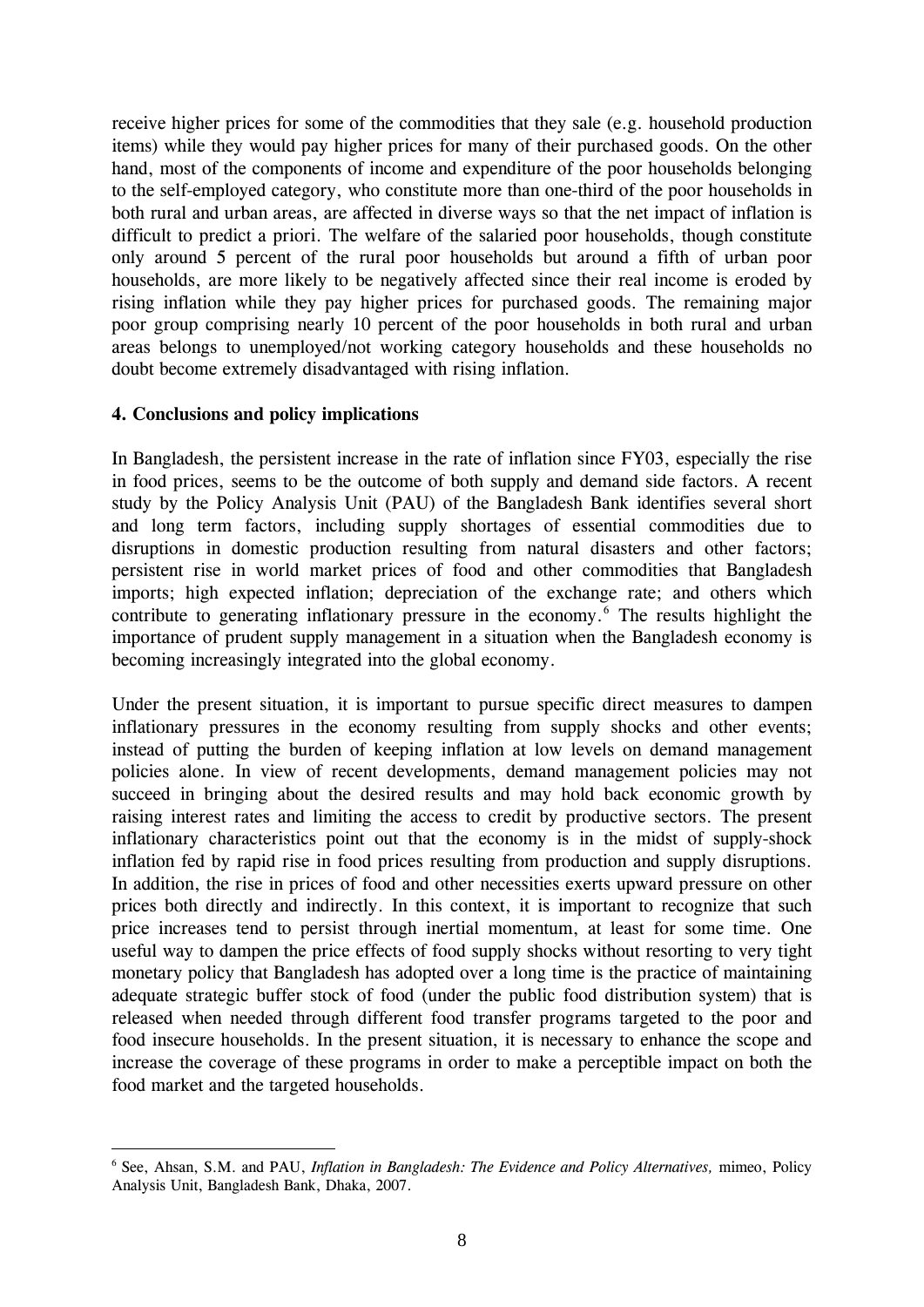Similarly, the inflationary impact of a rise in import prices of such essential items as food, machinery, chemicals, oil, and other commodities can be strong especially in the short run, because of their rising and inelastic demand in the domestic market. Hence, it might be important to pursue policies that would not unduly depreciate the domestic currency to generate any inflationary pressure. In this context, the pursuit of capital management policies, based on the premise that unrestricted capital flows in and out of the country is not optimal, could contribute to ensuring exchange rate stability in future. The issue has received less attention so far largely because speculative capital flows are still relatively modest in Bangladesh. However, as the country's equity and bond markets become increasingly sophisticated, the problem of volatile private capital flows and related exchange rate uncertainty is likely to assume greater importance.

In view of the distributional consequences of rising prices of domestically produced rice and other agricultural products, it is important to adopt effective policies that reduce seasonal variability in the prices of different commodities especially rice, and provide a remunerative and fair price of rice to the growers after harvest. For vegetables and other non-rice food crops, the priority would be to strengthen the marketing links, both horizontally and vertically, promote market integration, and support processing and high value activities.

In the present situation, monetary policy needs to focus more on stabilizing supply in the face of adverse shocks in order to protect the poor. This can be achieved through facilitating imports of essential commodities in the short run alongside measures to increase domestic production. Otherwise, the poor would tend to lose in absolute as well as in relative terms through reduction in real wages and the depressing impact of slow economic growth. In the case of reduced output growth and real wage decline, the first group to lose jobs would be the unskilled and unorganized workers leading to decline in the average income and welfare of this group. It is more likely that the average income of the poor is negatively related to aggregate demand variability in Bangladesh.

Under the circumstances, the major thrust of the government's policies should be to increase domestic production, especially the production of food and other essential items, as the most effective measure to fight inflation. Likewise, the Bangladesh Bank's monetary policy stance should aim at providing support to growth enhancing policies and keeping the demand side pressures under control in line with emerging developments and requirements of the economy so as to keep inflation expectations under control.

The present monetary policy stance adopted by the Bangladesh Bank reflects the above concerns.<sup>[7](#page-9-0)</sup> In addition to building smooth adjustment capacity to withstand internal and external shocks, the strategic thrust of the monetary policy being implemented by the Bangladesh Bank is to create a wider and better scope for accommodating and supporting growth augmenting policies along with ensuring reasonable price stability. For sustaining the efforts, the policy stance gives priority to the flow of adequate credit to all productive sectors, especially agriculture, SMEs, infrastructure, and other rural activities; and to women entrepreneurs.<sup>[8](#page-9-1)</sup> For augmenting supply and ease the shortages in the domestic

<sup>1</sup> <sup>7</sup> For details, see *Monetary Policy Statement, January-June 2008*, Bangladesh Bank, Dhaka, January 2008.<br><sup>8</sup> In addition to the quantity of credit, the policy stance adopts several measures including effective monitor

<span id="page-9-1"></span><span id="page-9-0"></span><sup>&</sup>lt;sup>8</sup> In addition to the quantity of credit, the policy stance adopts several measures including effective monitoring and supervision such that the financial institutions can increase efficiency and reduce the burden of non-